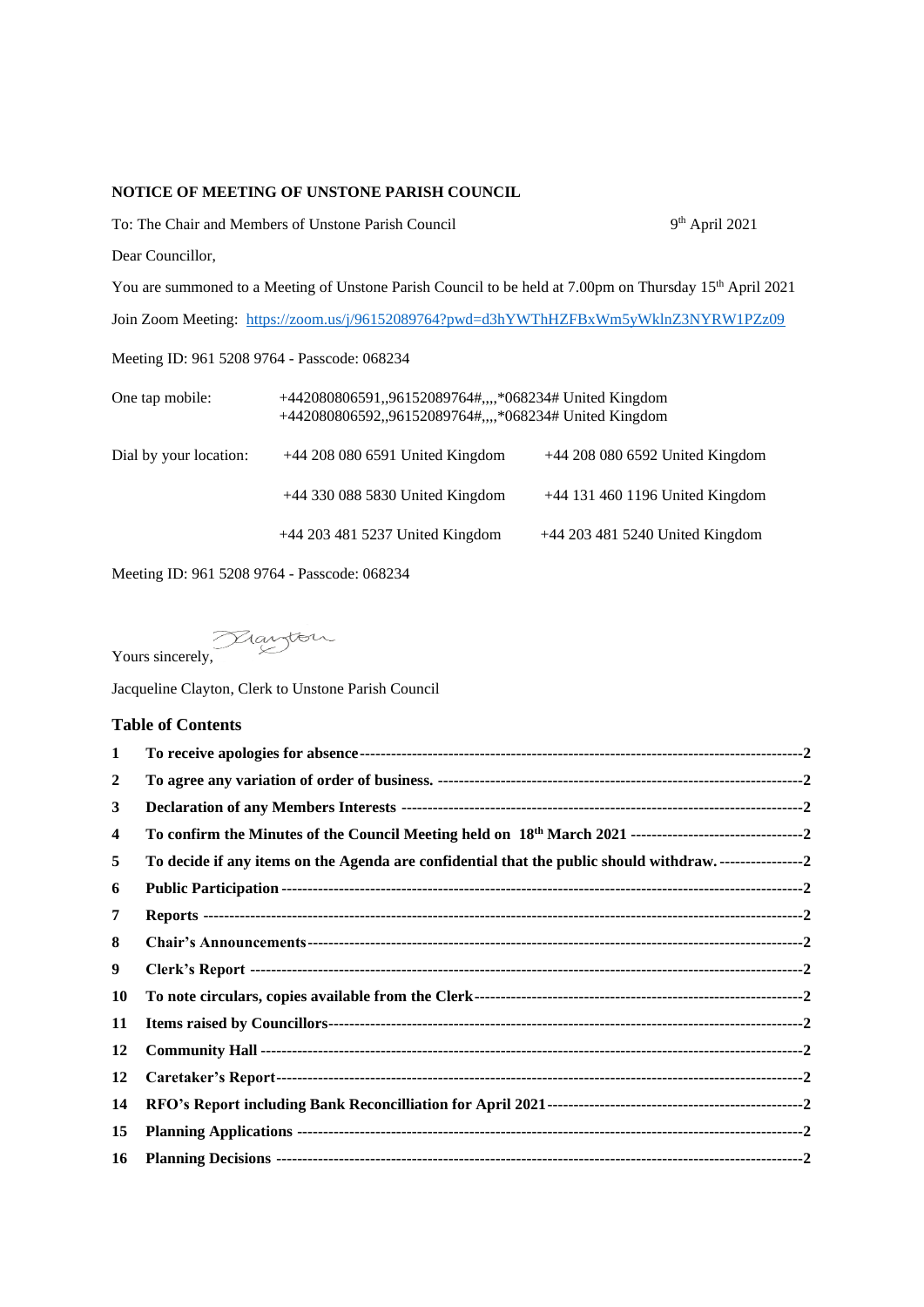## **AGENDA**

<span id="page-1-12"></span><span id="page-1-11"></span><span id="page-1-10"></span><span id="page-1-9"></span><span id="page-1-8"></span><span id="page-1-7"></span><span id="page-1-6"></span><span id="page-1-5"></span><span id="page-1-4"></span><span id="page-1-3"></span><span id="page-1-2"></span><span id="page-1-1"></span><span id="page-1-0"></span>

|                |           | Non Confidential Items                                                                                                                                                                        |
|----------------|-----------|-----------------------------------------------------------------------------------------------------------------------------------------------------------------------------------------------|
| 1              |           | To receive apologies for absence                                                                                                                                                              |
| 2              |           | To agree any variation of order of business.                                                                                                                                                  |
| 3              |           | Declaration of any Members Interests                                                                                                                                                          |
| 4              |           | To confirm the Minutes of the Council Meeting held on 18th March 2021                                                                                                                         |
| 5              |           | To decide if any items on the Agenda are confidential that the public should withdraw.                                                                                                        |
| 6              |           | Public Participation                                                                                                                                                                          |
| $\overline{7}$ | a)        | Police Report                                                                                                                                                                                 |
|                | b)        | Report of the County Council & District Council Member                                                                                                                                        |
| 8              |           | Chair's Announcements                                                                                                                                                                         |
| 9              |           | Clerk's Report                                                                                                                                                                                |
| 10             |           | To note circulars, copies available from the Clerk                                                                                                                                            |
|                |           |                                                                                                                                                                                               |
| 11             |           | Items raised by Councillors                                                                                                                                                                   |
|                | $\cdot$   | To note legislation regarding virtual meetings and decide a date for Annual Meeting                                                                                                           |
|                | $\cdot$   | To note update from Whittington Park Working Group                                                                                                                                            |
|                | .3        | To consider TPO 279/2021 Tree Preservation Order - land at Crow Lane                                                                                                                          |
|                | $\cdot$ 4 | To consider Road Traffic Regulation B6056 30/40/50 MPH                                                                                                                                        |
|                | .5        | To consider response to 20's Plenty correspondence                                                                                                                                            |
|                | .6        | To note update from Trustee of land at Lightwood Lane at Middle Handley                                                                                                                       |
|                | .7        | To consider all amendments/recommendations made to the UPC Parish Plan by the Working Group                                                                                                   |
|                | .8        | To note reply from Dronfield Town Council regarding the Joint Burial Committee                                                                                                                |
|                | .9        | To discuss fly tipping within the Parish                                                                                                                                                      |
| 12             |           | <b>Community Hall</b>                                                                                                                                                                         |
|                | $\cdot$   | To consider reopening the Community Hall in line with Covid guidelines                                                                                                                        |
|                | $\cdot$   | To consider implications of the Community Hall closure on the Bar Agreement tenure                                                                                                            |
| 13             |           | Caretaker's Report                                                                                                                                                                            |
| 14             | $\cdot$   | RFO's Report                                                                                                                                                                                  |
|                | $\cdot$   | Bank reconciliation for April 2021                                                                                                                                                            |
| 15             |           |                                                                                                                                                                                               |
|                | $\cdot$   | <b>Planning Applications</b><br>21/00235/FL   Application for a single storey dwelling at land to east   258 Sheffield Road Unstone                                                           |
|                |           | Dronfield S18 4DB                                                                                                                                                                             |
|                | .2        | 20/01124/FL   Construction of two 3 bed semi-detached affordable houses on the redundant car park<br>(Amended Plans) (Amended Title)   Fleur De Lys Hotel Main Road Unstone Dronfield S18 4AB |
|                | .3        | 21/00242/FLH   Application to dismantle, widen and rebuild lychgate   The Old Church Westfield Lane<br>Middle Handley Sheffield S21 5RY                                                       |
|                | $\cdot$ 4 | 21/00272/FLH   Application for 2 storey side extension to form garage with bedroom and living space   The<br>Old School House Barrack Road Apperknowle Dronfield S18 4AU                      |